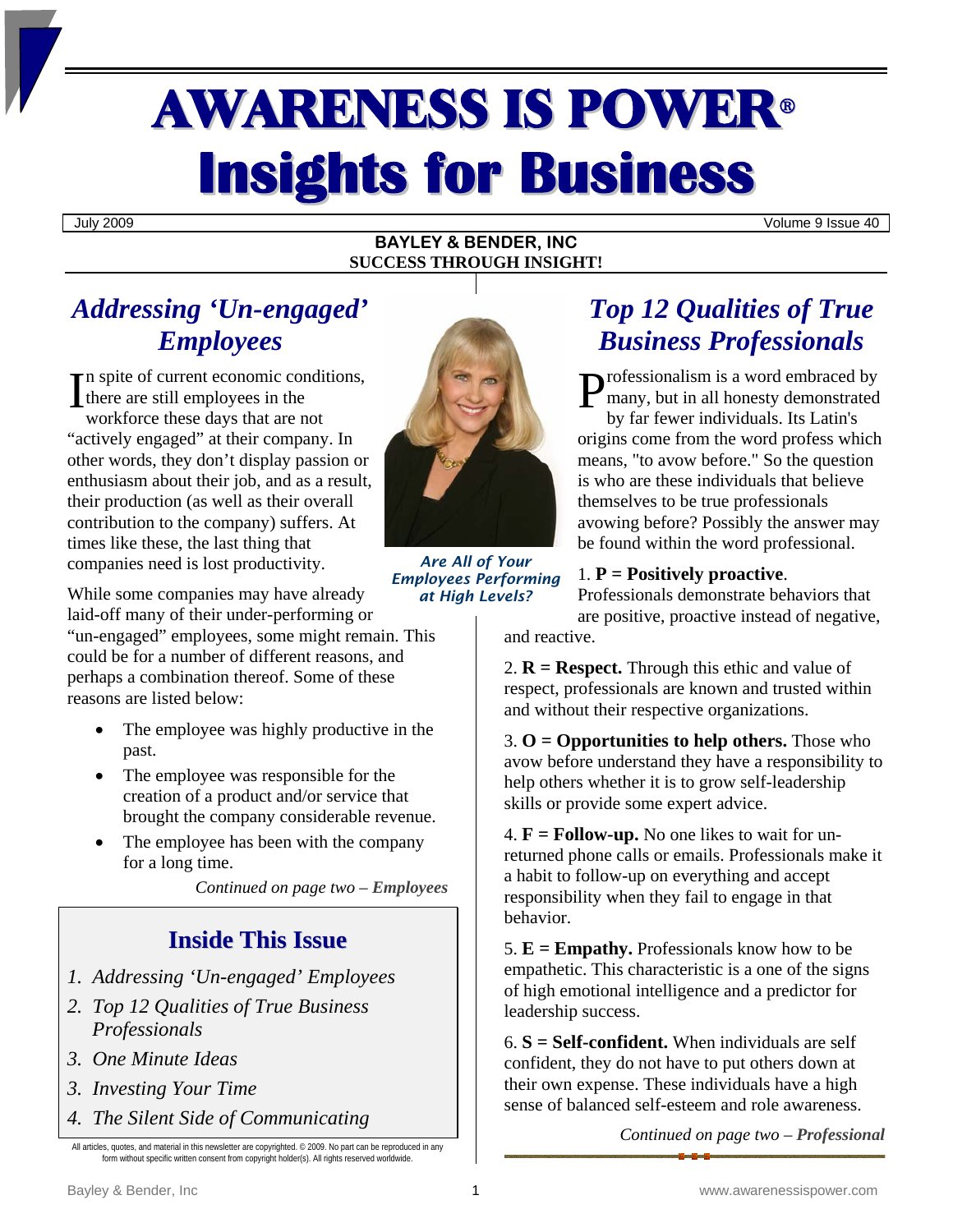## *Continued from page one – Employees*

• The employee is on a team integral to the creation of future revenue.

Regardless of the reason or reasons that the person is still with the company, their engagement (i.e., production) is important.

As a result, the fact that they are un-engaged is a reason for concern and should be addressed as soon as possible. After all, if the company is depending upon this individual for future success, they should be re-engaged in an expedient fashion.

The following are suggestions for doing just that, and they all involve sitting down with the employee and speaking with them on a one-on-one basis:

- **1. Inquire—**Ask them if there's something they need in order to do their job better, whether more efficiently or more effectively. Give them the benefit of the doubt; if they do indicate there's something they need, offer to provide it.
- **2. Advise—**Suggest additional training to the employee, especially in those areas in which they appear to be lagging or those that would benefit the company the most.
- **3. Challenge—**Spell out, in no uncertain terms, that the employee is being counted upon, especially in these daunting times, to help the company not only survive, but also thrive.

The ultimate goal, of course, is to help the employee reach their previous high levels of performance and productivity. That's why communication is so vital to the entire process. Miscommunication is at the heart of many, if not most, problems in the workplace. Ensuring that no miscommunication exists is the first step toward "re-engaging" the employee.

The next step is the setting of clear expectations for the person. They must know what is expected of them, and they must express their understanding of these expectations to you. By taking the steps above, you're both communicating with the employee and setting clear expectations for their future performance, increasing the chances that you'll be able to re-engage them and enhance their contributions to the company.

*If you have any questions about this article, or about how we can help you with your current performance, leadership, strategic, or hiring needs, send an email to [aip@awarenessispower.com.](mailto:aip@awarenessispower.com)* 

Copyright protected, Sorrell Associates, LLC all rights reserved worldwide. ©Gary Sorrell – *NewsletterVille.com* 

## *Continued from page one – Professional*

7. **S** = Sustainable. Professionals are truly sustainable in that they can continue forward when times become difficult. Their ethics and beliefs keep them focused.

8. **I = Integrity.** Integrity is putting your values into action; doing the right thing when no one else is looking without personal gain or benefit; and

accepting a potential personal cost.

9. **O = Optimize all interactions.** This is critical because professionals do not



negate the value of people. They look to see how one interaction can benefit someone else even before himself or herself.

10.  $N =$  **Nimble.** Being flexible and open to change allows these individuals to be quick on their feet and nimble to the opportunities that they encounter on a daily basis.

11. **A = Awareness.** Having a high level of awareness of themselves, the marketplace, the community and even the world helps these individuals continually stay on top of things.

12.  $L =$  **Leadership.** Last, but not least, professionals demonstrate exceptional leadership skills and even more importantly self-leadership skill. For if you cannot lead yourself, you cannot lead others.

*Leadership Coaching Tip:* Take a few moments to revisit this list and determine if there are any areas to be further developed. Remember the origins of the word professional – to avow before and are your actions in alignment with your beliefs?

Adapted with permission. Author: Leanne Hoagland-Smith, Advanced Systems.



Indeed is a search engine for jobs – with a radically different approach to job search. In one simple search, Indeed gives job seekers free access to millions of employment opportunities from thousands of websites. Indeed.com includes all the job listings from major job boards, newspapers, associations and company career pages.

Check it out at [www.indeed.com](http://www.indeed.com/)

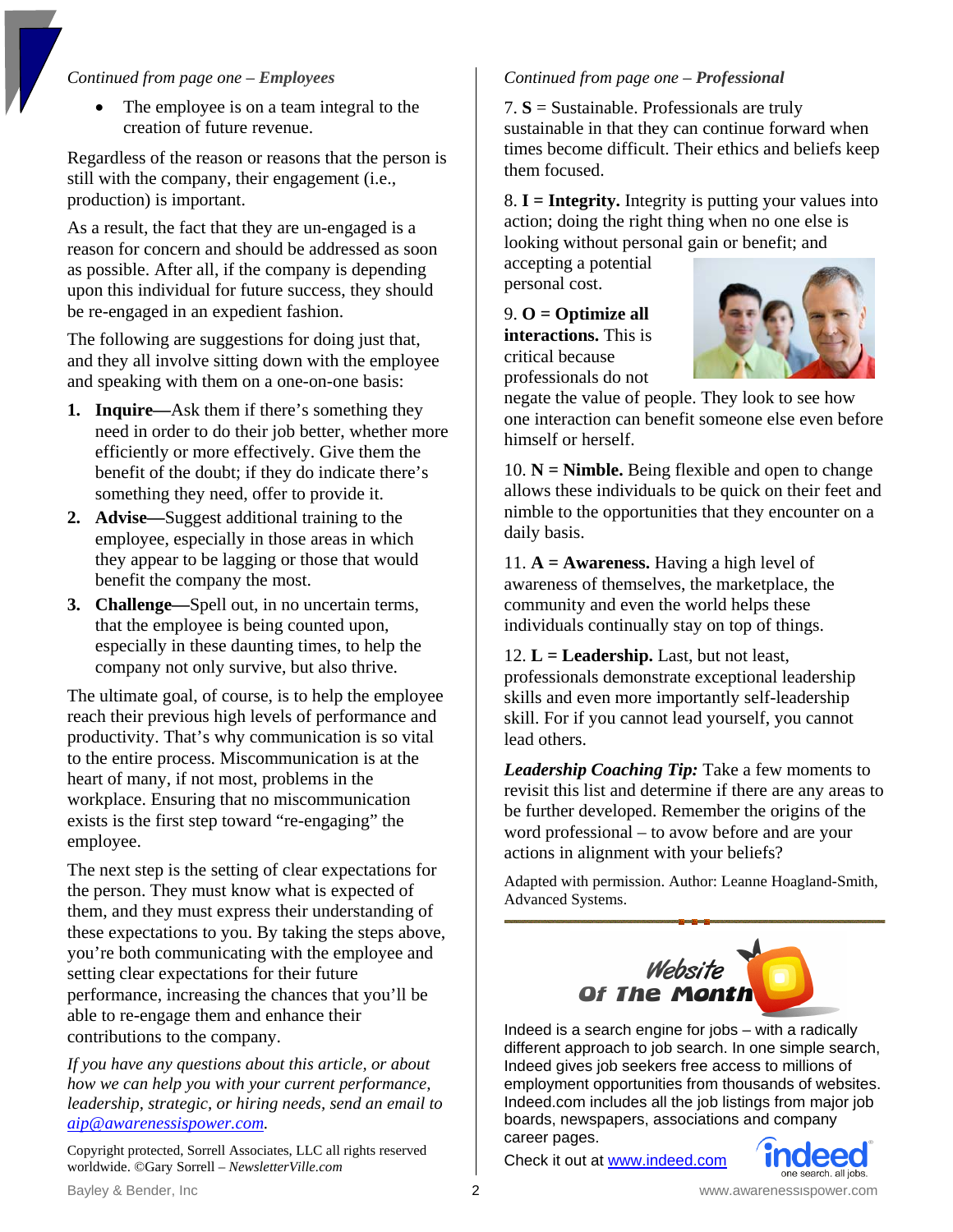# *Investing Your Time*

ne of the greatest lessons in time management can be learned when you realize the difference between "spending time" and "investing time". The dictionary defines "spend" as: to use up, exhaust, O

consume. If you spend, you have no return. "Invest," on the other hand,

is defined as: to spend with the expectation of some satisfaction, of obtaining an income or profit.

Contrary to many other areas, with time, many people spend far more than they invest. Most of us talk about wasting time, but spend inordinate



amounts in frivolous activities that do little or nothing to propel us towards our life achievement. For some reason, we don't have the same attitude about time as we do with money, electricity, food, even something as insignificant as paper clips. Most of us are trained not to waste paper, to turn off the lights so that we don't waste electricity, both at work and at home. Yet we continue to treat our time ... precious moments of our lives, that once spent, can never be retrieved ... as if we had an inexhaustible supply.

We have a funny relationship with time. We have a funny relationship with money. It's strange how we link the two of them. There is a saying that we hear all the time: "time is money". Time isn't money. In case you think that time is money, let me be the first to tell you that time is not money: time is time and money is money. They are very different. The problem is that we confuse them. The problem is also that we have a relationship with time and a relationship with money, and in many cases, they are backwards. If we saw some one with a stack of bills, throwing them down a sewer, we would believe he was crazy. Why? Because money is valuable, not that easy to come by, and you don't want to waste it. If you were to lose all of your money, all of your wealth was lost, you would be very upset, but tomorrow you could begin amassing it again. Money has this property of being infinite and plentiful.

You cannot compute how many trillions and trillions are out there. It adds interest while you count. For all practical purposes, it is limitless. For all intents, it is infinite.

*Continued on page four – Investing Your Time* 

*"Time is free, but it's priceless. You can't own it, but you can use it. You can't keep it, but you can spend it. Once you've lost it you can never get it back."*  ~ Harvey Mackey





# **Books to Help Your Life and Business Prosper**

**Professionalism Is for Everyone – Five Keys to Being a True Professional** 

#### By **[James R. Ball](http://www.goalpower.com/About-Us/Jim-Ball.html)**

*Professionalism Is for Everyone* is a short, easy-to-read, motivating book that inspires professionalism and professional behavior. The book describes in everyday language what it means to be a professional and why being a professional is the best choice to make for lifetime success and happiness.

*Professionalism Is for Everyone* presents *Five Keys to Being a True Professional* and many supporting concepts, tips, and examples. These *Five Keys* are core principles for being a professional, doing your best, and striving for excellence. These *Five Keys* will help you be successful at whatever it is you do at work, at home, and in life.

#### *It's About TIME! – 5 Steps to True Time Management*

By **[James R. Ball](http://www.goalpower.com/About-Us/Jim-Ball.html)** and **[Jennifer A. Kuchta](http://www.goalpower.com/About-Us/Jennifer-Kuchta.html)**

This is a popular book in our *Keep It Simple for Success®* series. The book contains a complete system for managing time and being effective plus plenty of tips, techniques, examples, and tools.

The simple *5-Step System* in this book was developed and perfected by the authors in the professional and financial services, consulting, venture capital, and entrepreneurial environments where effective time management is essential.

These *5 Steps* have can help anyone at any level get control of their time and their life and improve their effectiveness and results.

*Click below for more information and to get special pricing from Bayley & Bender!*